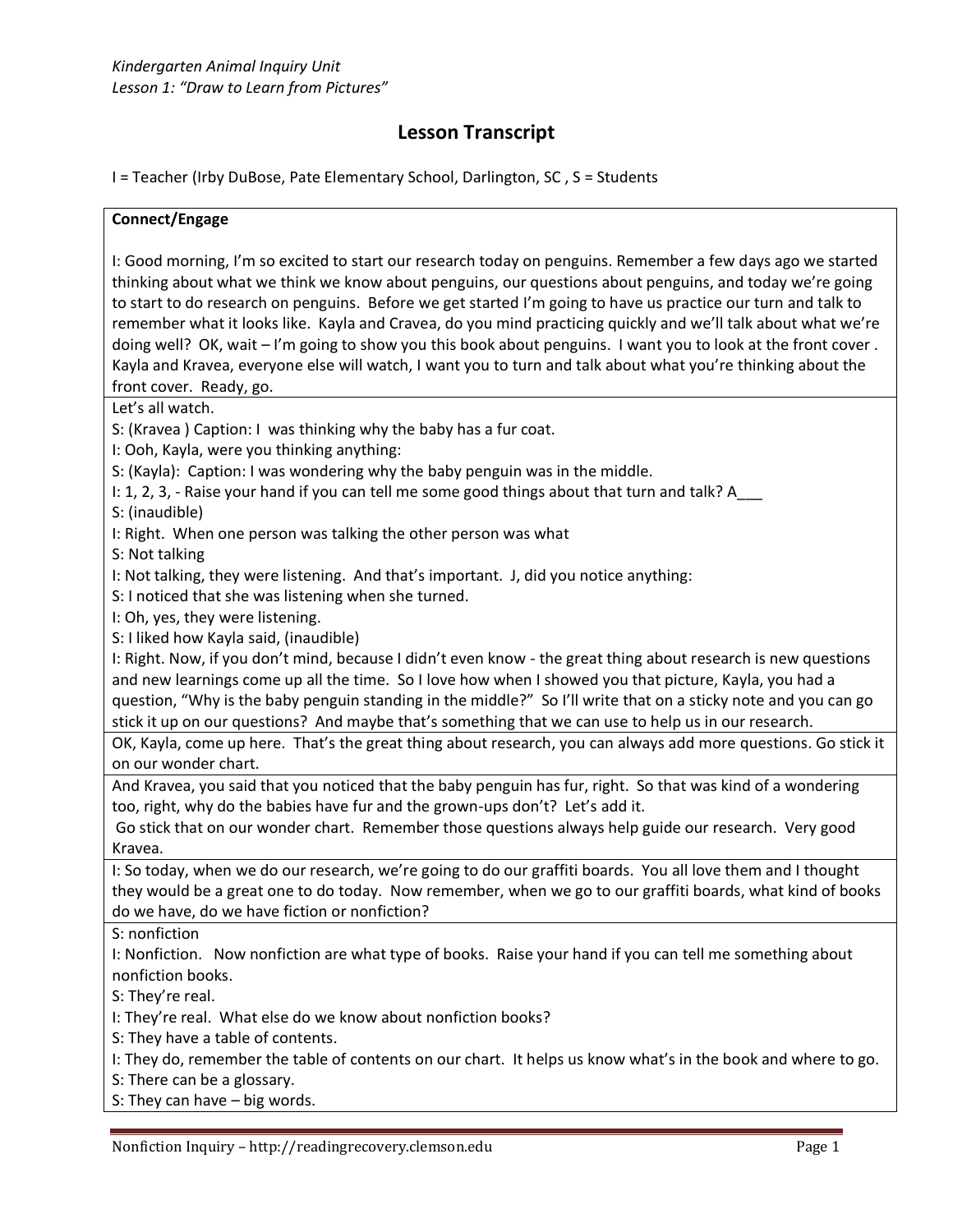I: Do you remember what we call the big words?

S: Headings.

I: Very good. What else?

S: They could have labels.

S: They can sometimes have bold words.

I: (repeats) And all of those things help us during our research find out what we want to find out about, and this week it's what?

S: Penguins.

I: Penguins, very good. So when we go to our graffiti boards today, this is important, I want everybody to listen, put on your research caps and listening ears, I'm going to have lots of nonfiction books at your table about penguins, I want you to really focus on the pictures in these nonfiction books because the pictures are so great. Why? Who can tell me? Who hasn't really talked yet? Joshua, why are nonfiction pictures so great? (waits). What's special about the pictures in nonfiction books?

S: (inaudible)

I: Yes, they look different, but what's special about them?

S: They teach you.

I: They teach you because they are real or fake?

S (all): Real!

I: They're real. So today I want us to really focus on the pictures, because sometimes the words might be kind of hard, but the pictures can always teach us about what we're learning. So we're learning about penguins, we can look at pictures of penguins, and see what we can learn.

## **MODEL**

I: I'm going to go first. When I look at this front cover, I'm going to think what can I learn from looking at this picture. Hmm. Well, I see a penguin. I see that there's water behind him, so I'm think that penguins must live near some kind of water, because I see a penguin and I see some water. Well, if you look real hard, that could be ice, you're right, so we're at graffiti board, I told you what I just learned from this front cover. So what am I going to do?

S: Write it.

I: I'm going to write it, and draw it. Am I going to copy it?

S: (unison) NOOO!

I: I'm going to draw what it makes me think of. So real quick, this is my graffiti board, I'll draw my penguin, Ms. DuBose is not a great artist, but I can try, it kind of look likes a ghost, and I know penguins live near – what – S: water

I: So I'm going to draw some water. And I'm going to write this too, Penguins live near water. So help me write it. Penguins is on this front cover,

S: (spell from cover and teacher writes)

I: "near" – let's stretch it out. Penguins live near water. Waa – ter.

## **Guided Practice 1**

I: Now, I need your help. This is where we'll turn and talk. I'm going to show you a picture, and I want you to turn and talk about what you can learn just from the---

S: Picture.

I: Let's look. Here's the first picture. Remember, if you have something to share, you will share it with your neighbor. OK. I want you to turn and talk to your neighbor – wait til I put my hand down – about what you're thinking about this picture, what it can teach us about penguins.

(children turn and talk, teacher kneels) What do you think? (children inaudible)

I: 1,2,3, A and K, can you all share a little about what you were thinking?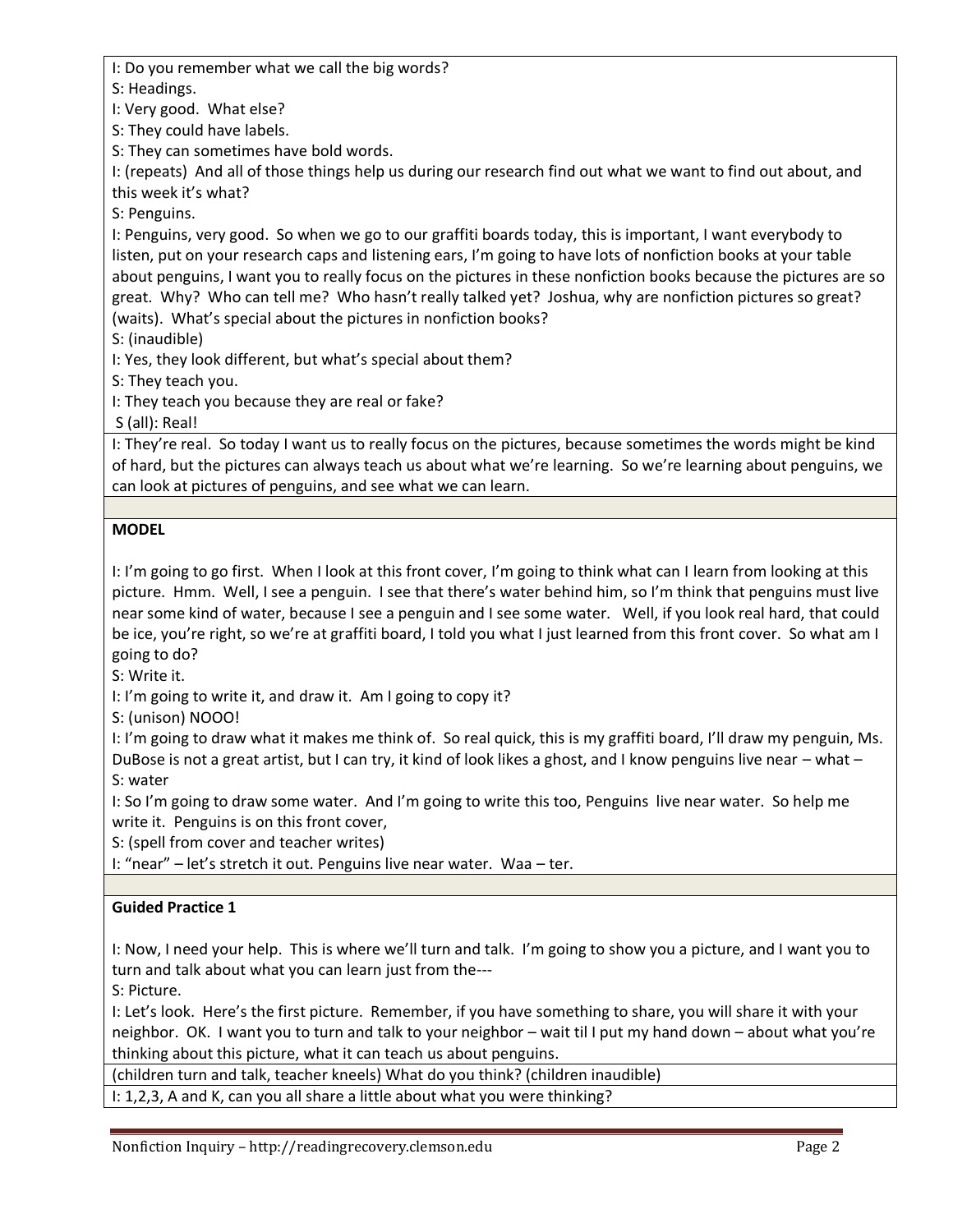S: We were thinking where do penguin babies come from?

I: Hmm, what a good question. Where do the babies come from? Where did you think they come from? S: I was thinking maybe they come from their stomachs.

I: So you were thinking maybe they come from their stomachs. Very good. J, what were you all thinking? S: I was thinking that may be their food.

I: Oh, maybe that's the food under the penguins? That's a good thought. What do you think, K?

S: I was thinking why do they have white eggs.

I: So you were thinking that's an egg, and why are they sitting ona white egg. J?

S: The penguin is hatching the egg. I: Oh, maybe it's hatching the egg. Those are some great thoughts. And remember, on graffiti board what you would do is whatever you were thinking you would write it or draw it on your board.

I: I'm going to let you draw your thoughts on this next picture, OK? Look at the picture…

I: Turn and talk about what you think about this picture. What can it teach you?

I: Tai, you want to share what you were thinking?

S: I think they do belly flops.

I: Well, that's one thing you might be thinking, but when I heard you, you had a question. Do you remember what that question was?

S: I wonder if they're covering their eggs.

I: OK, I wonder if they're covering their eggs.

S: I was thinking, maybe somebody's coming to attack.

I: My gracious. Well, J, would you like to come try to draw that quickly on our graffiti board? Just quickly.

I: I love that, that's not in the picture, but she's thinking – I think maybe they huddle together for protection, when someone comes to attack, like predators, or hunters, or something like that. So this is what J would put on her graffiti board. (She starts to draw)

(child still drawing)

I: Oh, J, so what's this?

S: That's the person that's coming to kill.

I: And they're happy. And what's this?

S: That's the penguin.

I: And how do they feel?

S: Sad.

I: Why?

S: Because she's coming to attack their place.

I: So what we could say from this – one thing, J, when you draw your picture, you know how there's lots of penguins, and what's we're learning is that lots of penguins are huddled together to protect from their attacker, so what you could draw- you kind of ran out of room – you could draw lot's of penguins, because they're huddle together. OK? That was great, J. Everybody give J a little firecracker clap. There you go.

## **Guided Practice 2**

I: OK, look at this one. Remember, share with your partner.

I: (conferring with child) So you're thinking, how did the penguin get out of it? Oh, let's look at the next picture. You're thinking, how do they get out? And that was one of our questions, wasn't it, how do they get out of the eggs? I don't know but maybe it says – oh, I'm going to read a little bit. It says, "It's time to leave my egg. I poke a small hole in the top with my sharp beak and chip, chip, chip away until the top comes off." So how did he get out?

S: CAPTION: With his beak.

I: He used his beak. I love that, A, that was one of our questions, how do they get out of the egg. Could you share that with us and we could put that on our new learning board, that we learned that they use their beaks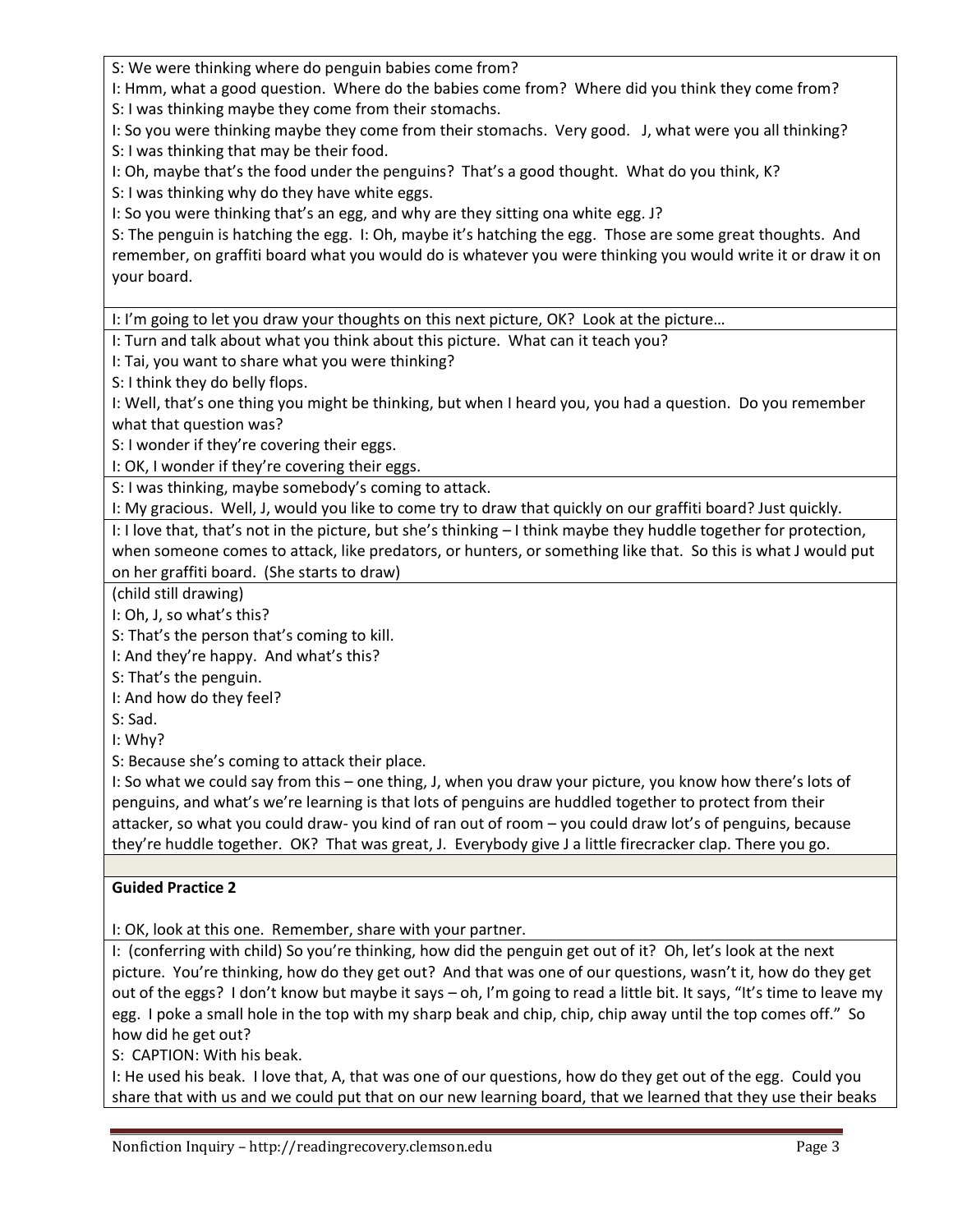to chip out of the egg? 20:09

I: 1,2,3. A, can you share what you were wondering, and then what we found out? Remember, you all have been adding so much to our research. A was wondering something we put on our chart before, "How do they get out of their eggs. " We wondered that. So A, did we find out how they get out?

S: Yes I: How?

S: They use their beak.

I: They use their beak to chip away from the egg. So since A had a thought that went directly with one of our questions, do you mind if I write it down and we put it on our new learning? So how do they do it, A? A: (inaudible)

I: The babies chip away. They use their beaks. Come on, A, what did we learn? How do they get out of the eggs? They use their beaks. Do you see the new learning chart over there? Can you reach it? Thank you, Ms. McDonald!

I: OK, let's do one more. Then you'll get to go to your own graffiti board. (Shows picture and children immediately make comments). You all are supposed to be thinking in your heads. I'm so happy that you are thinking all this, but you have to wait and think in your heads and share it with your partners. But I love all this excitement. If you could see your faces. I can't wait to hear what you say to each other.

I: (Conferring) I didn't know seals ate penguins. V. said it was a seal.

I: 1,2,3, All right. B and J, can you share quickly what you were thinking from that picture.

S: The seal is about to eat the penguin. Let me go back to that page. Look at him. That seal's mouth is open and he's ready to eat. And J said, why are they getting out of the water?

S: So they won't get eaten.

I: Do they want to get eaten? No! So B said seals must eat penguins. Penguins don't want to get eaten, so J said they're trying to get out. So B, I want you to put on the graffiti board what you would put if you were at your table, OK, and here's the markers, and while he does that, J, do you want to add to our new learning chart. What did we learn must like to eat penguins?

I: Seals. So B you come draw, and J you can add to our new learning. So even just during this time we've learned from our question about how do penguins get out of their eggs we've learned that they use their beaks, and then we've also learned, what likes to eat penguins?

S: uh

I: J, what was it called?

S: Seals

I: Seals. I didn't know that. OK, J, while he's working on that, you go stick that on our new learning. 25:59

## **Transition to Independent Practice**

I: Now remember, you're going to go to your graffiti boards, and look at the pictures in the nonfiction books, and see if you can learning anything just by looking at the pictures. Now, before we go, I'd like for you to wait til I say go, and then gently turn so we can look at our chart, so we can review it quickly, so you can remember what we thought we knew before we started studying, what were our questions, so you can keep an eye out while you're researching, were some of the things we thought we knew right or wrong, and then did we answer any of our questions. (They turn)

OK, remember, before we did our research, we did these charts. And we were wondering, Do penguins live in the water? Do they swim in the water? …can they hold their breath? And A is still talking about the dibrating. I'm not sure what that is but A if you find something about that, let me know... (reads rest of sticky notes). They live in the Arctic. That's what we were thinking at the beginning.

S: (inaudible)

I: OK, so if you see that in one of your books, be sure you put it on your graffiti board and we can put it on our chart, OK? Some of our questions: Do they live in cold water or warm water, do they grow stripes, (reads the rest of questions), how do they get out of their eggs? Did we answer this? How do they get out? With their S: beaks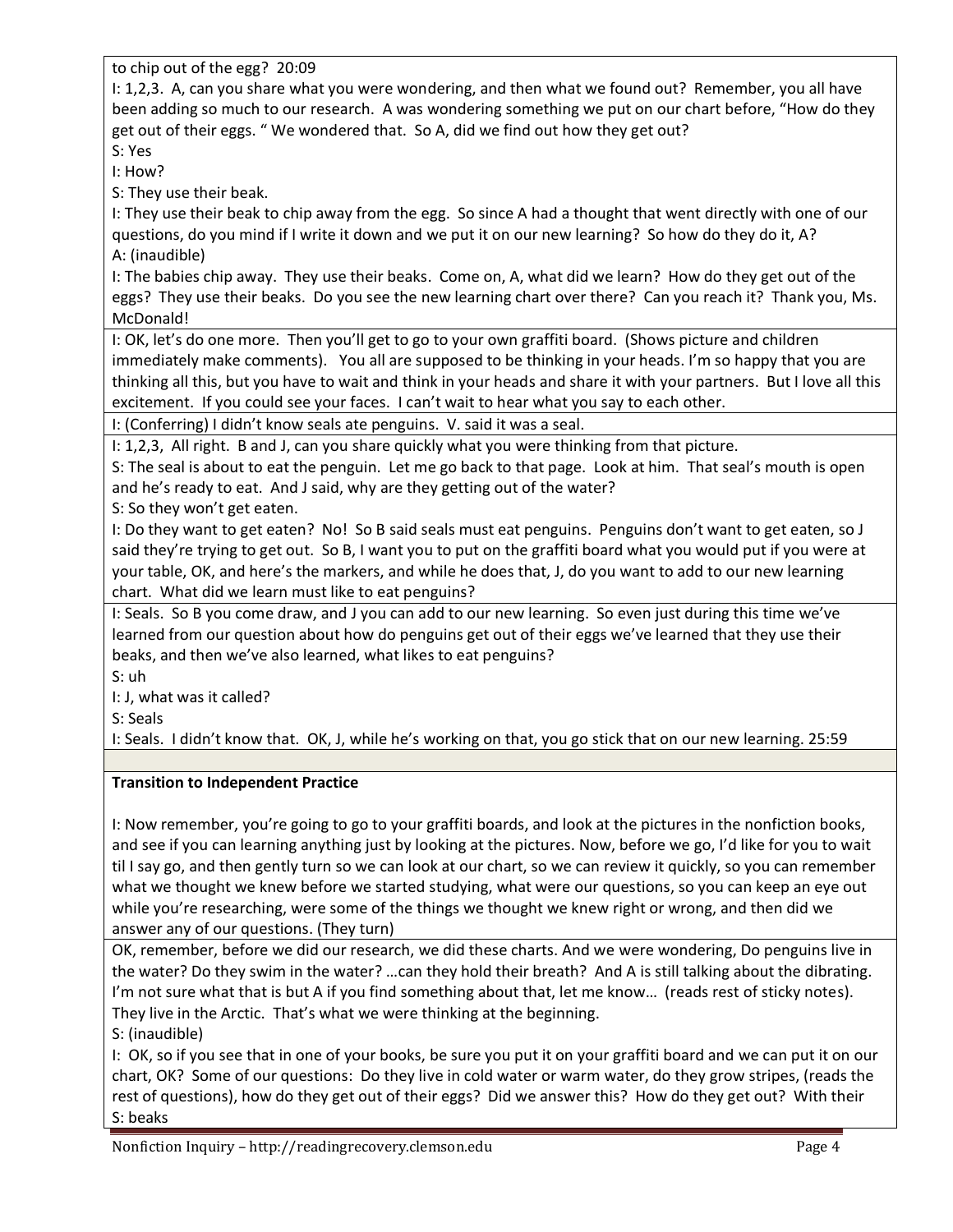I: Beaks. (Takes sticky note off Questions. A found the answer to that. Great job, A. (Reads more of the questions). So when you go to your graffiti boards, look for new learning, but also see if you can find answers to some of our questions.

I: Are we ready? I would like for A's table to go and be real careful. N's table may go. (Children getting settled at tables)

#### **Independent Practice 1**

S: I didn't know that these , these, may be alive.

I: You didn't know they were alive? What else? What else can this picture show you? (points to the different penguins in a row).

S: I see an egg.

I: Well she found an egg too, so they must come from what, where, A, where must they come from? S: Eggs

I: From eggs, they must hatch from eggs, great. Wait, go back to that picture.

S: Some penguins can be blue.

I: I don't believe you. (child shows picture). Oh, you're right, penguins can be blue. So one of our questions, H, up there, was "Are all penguins black and white?" Are they all black and white?

S: No

I: No, because you just found what color?

S: Blue

I: So will you share that, H, that some penguins can be blue? So, H, make sure you put that on our graffiti board so you don't forget. Make sure you draw a picture of that blue penguin, H.

S: I see a blue penguin.

I: Where?

S: Right here.

S: And they can be gray.

I: Where? What kind of animal is that? We just talked about it.

S: A seal.

I: A seal. And seals like to do what?

S: Whales.

S: Eat penguins.

I: And look, do you see anything interesting in these words? Do you see a word that sticks out?

S: (points to bold word)

I: Oh! What do we call that word?

S: A dark word.

I: A dark word, or a b—

S: A bold word.

I: So that must be a word that the author wants us to know. Do you mind if I read it to you? It says,

"predator." So a seal must be a predator. That's a big word. Can you say it?

S: Pre-

I: Predator. So H, you're learning all kinds of stuff. Do you think you can remember – you've learned that some penguins are blue (points to his drawing), and you've learned that a seal is a pr— what's that word? Predator S: Predator.

I: Good job, H.

I: I want you to look, look at all these different kinds of penguins. What do you notice about them? (Child looks). Are they all the same size?

S: No

I: Are they all the same color?

S: (Shakes head no)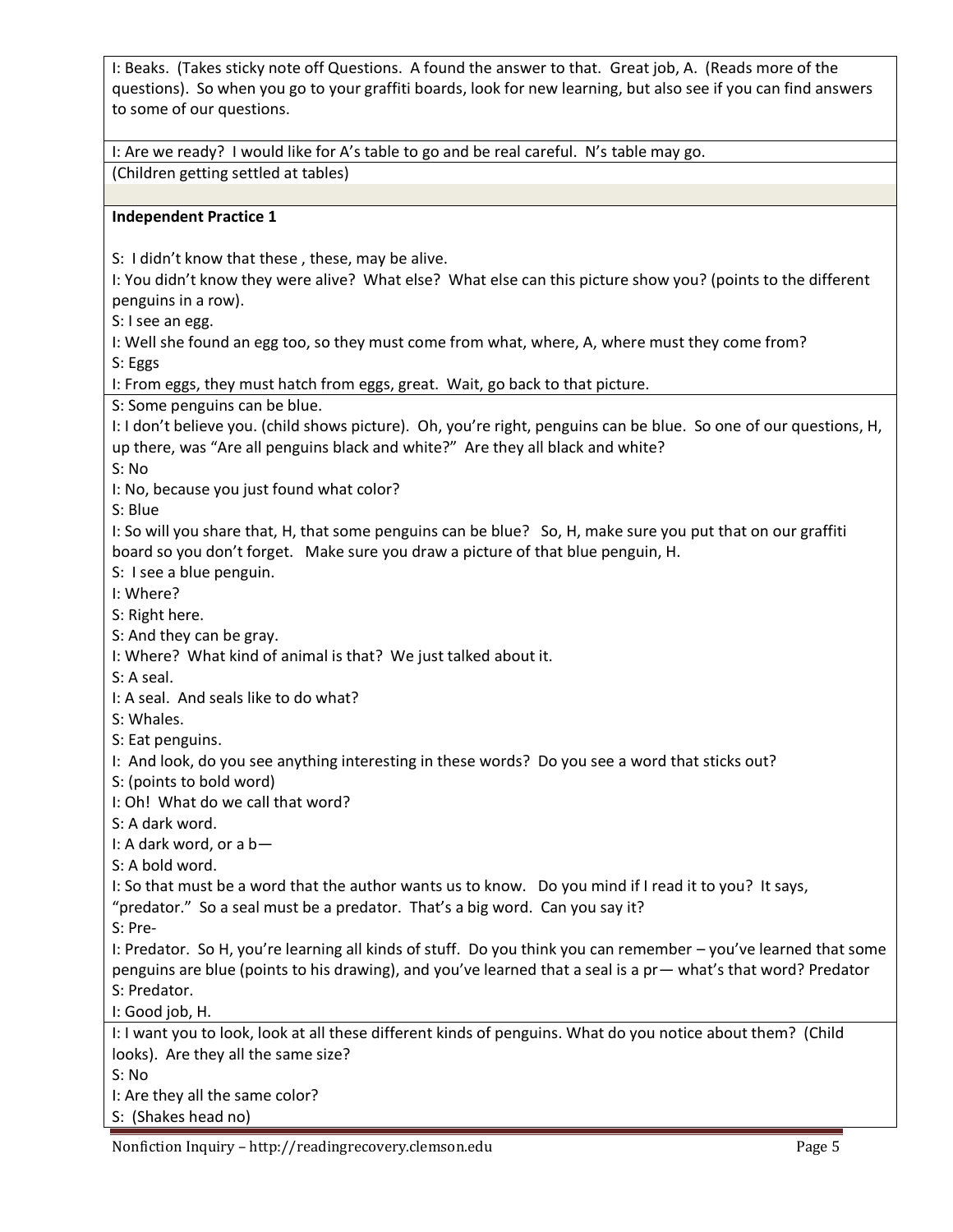I: So what can we learn, that penguins can be different what? S: Colors. I: Colors, and different what S: Sizes I: Sizes. This says, "Some Kinds of Penguins." I didn't know there were this many kinds of penguins, did you? S: (Shakes head yes) I: I didn't. That's something I've learned. There are many different kinds of penguins. So what you could do on your graffiti board, you could draw all different kinds and colors of penguins, because that's something we've learned. Do you want to? S: (smiles but doesn't commit) I: If you want to, you can keep looking and draw in a little bit, just be sure you draw, OK? I: Alright, B, S: I found a seal. I: Oh, you did. Oh, what else is in that picture that could be a predator? Let's see, that looks like a – S: seal I: seal, (child from other table brings over the book where he saw the seal) Oh, thank you – can we borrow this? We'll bring it right back. Come here, H. you tell B. You found this in your book, and you noticed the what? What animal did you notice? S: the seal I: The seal. And then you noticed this bold word, do you remember what it was? S: (shakes head yes, tries to pronounce) I: Predator. So H noticed the seal, and then he noticed this word, predator. So B, here's the seal, so this must be a what? S: Seal? I: predator. And it says, "A predator, penguins hide from predators that want to gobble them up." So predators must be what, B, if a seal is a predator, and the penguin wants to hide from it, what is a predator? S: (shrugs shoulders) I: Do you think they're good or bad? S: Bad. I: Bad. It says the predators want to gobble them up. So the seal must be a predator, and what else must be a predator? Do you know what this is? S: (shakes head no) I: What does it look like? (Other child comes back, showing dolphin) S: (inaudible) I: Well it looks like a seal because it's the same color, but it's actually a whale. A killer whale. So seals are predators, and what else? S: [CAPTION: Whales] I: Whales are predators. So is that something you could put on your graffiti board that you learned? What's another type of predator? S: A whale. I: A whale. So whales must want to eat penguins too, don't they. All right, make sure you put that on your graffiti board, OK? See if you can draw a picture of that whale, because it's a predator. **Independent Practice 2** I: J. J, let's look together. What have you already put on your graffiti board? S: CAPTION: They jump out of the water. I: You saw a picture of a penguin jumping out of the water, in this book? Let me see. (Child looks through pages for the picture). I: Oh, my gracious, they are really jumping, aren't they? I didn't know penguins could jump like that, did you? S: I drew the baby.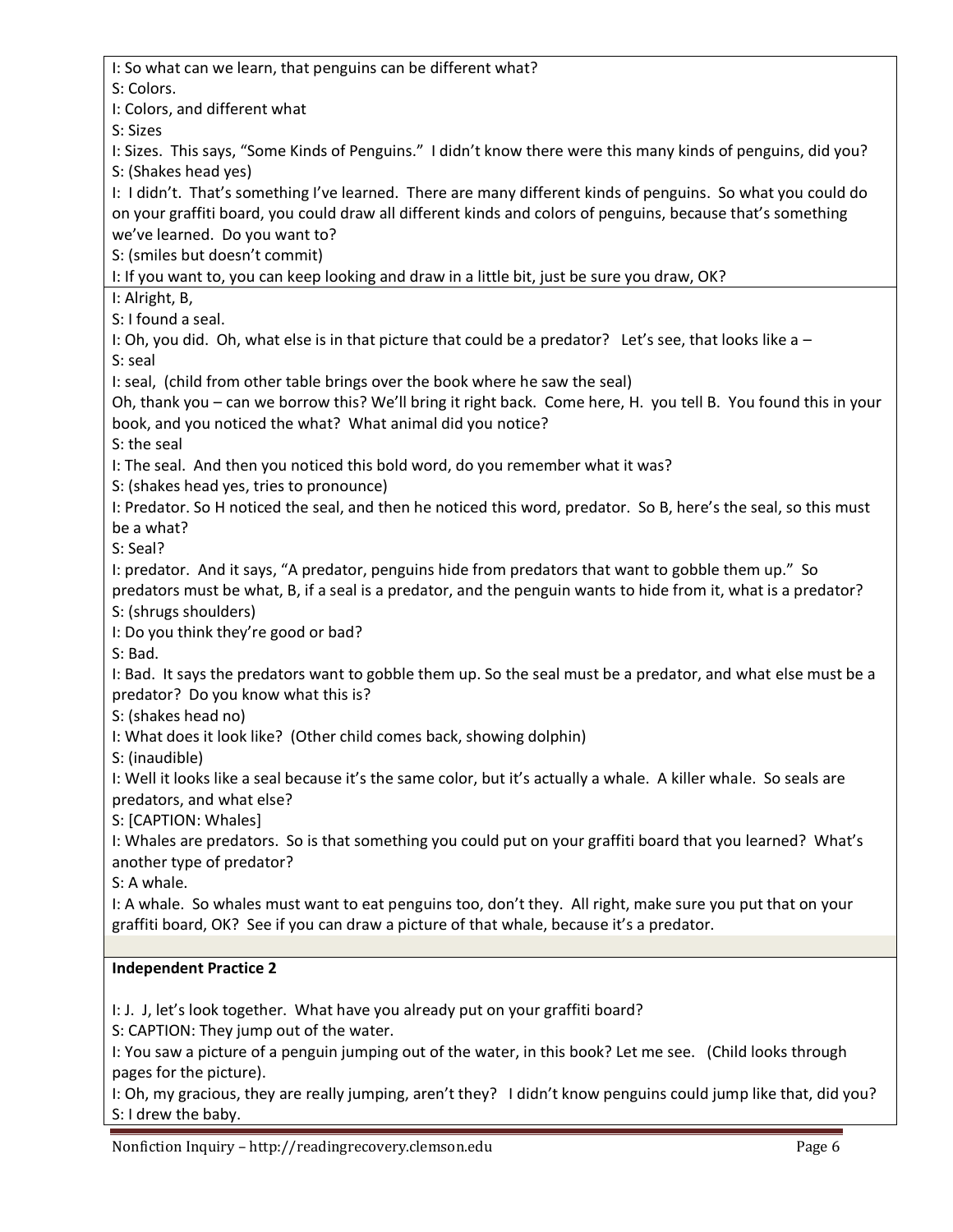I: Oh, so you drew the baby, too. I love that picture of the penguins jumping out of the water. So what can we learn – that penguins must – jump out of the water. Good job. Do you want to look in another book? Ok, get another one.

S: Look, that's an egg.

I: What?

S: That's an egg.

I: Say it again, I can't hear you.

S: CAPTION He has an egg.

I: She has an egg. Or he has an egg, you're right. I wonder if it's the mama or the daddy with the egg.

S: CAPTION: It look like the daddy.

I: Hmm. Isn't that kind of interesting, J, why would the daddy have the egg?

S: CAPTION: And the mama's gone.

I: You think so? We'll have to see if we can find out in the book. Let's see. Let me read this. Can I read this to you? It says, "The Emperor Penguin" that's this kind of penguin – "lays her egg in the winter, when it's dark, both day and night." So it's dark all the time. "The she leaves" So who leaves? S: the mama

I: The mama leaves. "While she's gone, her mate" – that's the Daddy – "carefully nestles the egg on top of his feet." So who's sitting on that egg, J?

S: the daddy

I: Oh, that's interesting, cause I thought it would be the mama. Why don't you draw a picture and make sure you show that it's the daddy sitting with the egg. And that's something I'd love for you to share. Can you share that? Because that would be something good to add to our chart. OK?

I: So their eggs must look different too. (To J – where's your daddy sitting with the egg? (child points) OK, good.

S: (inaudible)

I: Let's see. I showed a picture and it looked like the penguins were huddled too and we asked why were they doing that, and remember, J said she thought they were doing it so they didn't get hunted, remember? Why do you think they're doing it?

S: (inaudible)

I: Why would they stand all huddled together like that?

S: They might be praying.

I: They might be praying. Why else would they do it?

S: So the babies can't get out.

I: Look at these white lines and stuff, that's the wind, so it must be pretty what?

S: Cold.

I: So why would they be huddled up if it's so cold?

S: CAPTION: They're getting together so they can be warm.

I: You think so? Draw a picture of that. It says, "He huddled together with his friends against the freezing winter storm." So I think you're right, J, I think they huddle to stay-

S: Warm.

S: I can put all this

I: That looks like a big huddle, you're right.

S: (starts looking through book again for more things)

I: See if you can remember what you learned. What's this? (points to drawing of daddy penguin).

S: CAPTION: The mama left and they sit on the daddy two days

I: Two months. You're right. And what was this? Do you remember?

S: Yeah. CAPTION: It was cold and they get together cause they get warm.

I: Good, they huddle to keep warm. And then what was this?

S: They jump.

I: They jump out of the water. Great job, J.

Nonfiction Inquiry – http://readingrecovery.clemson.edu Page 7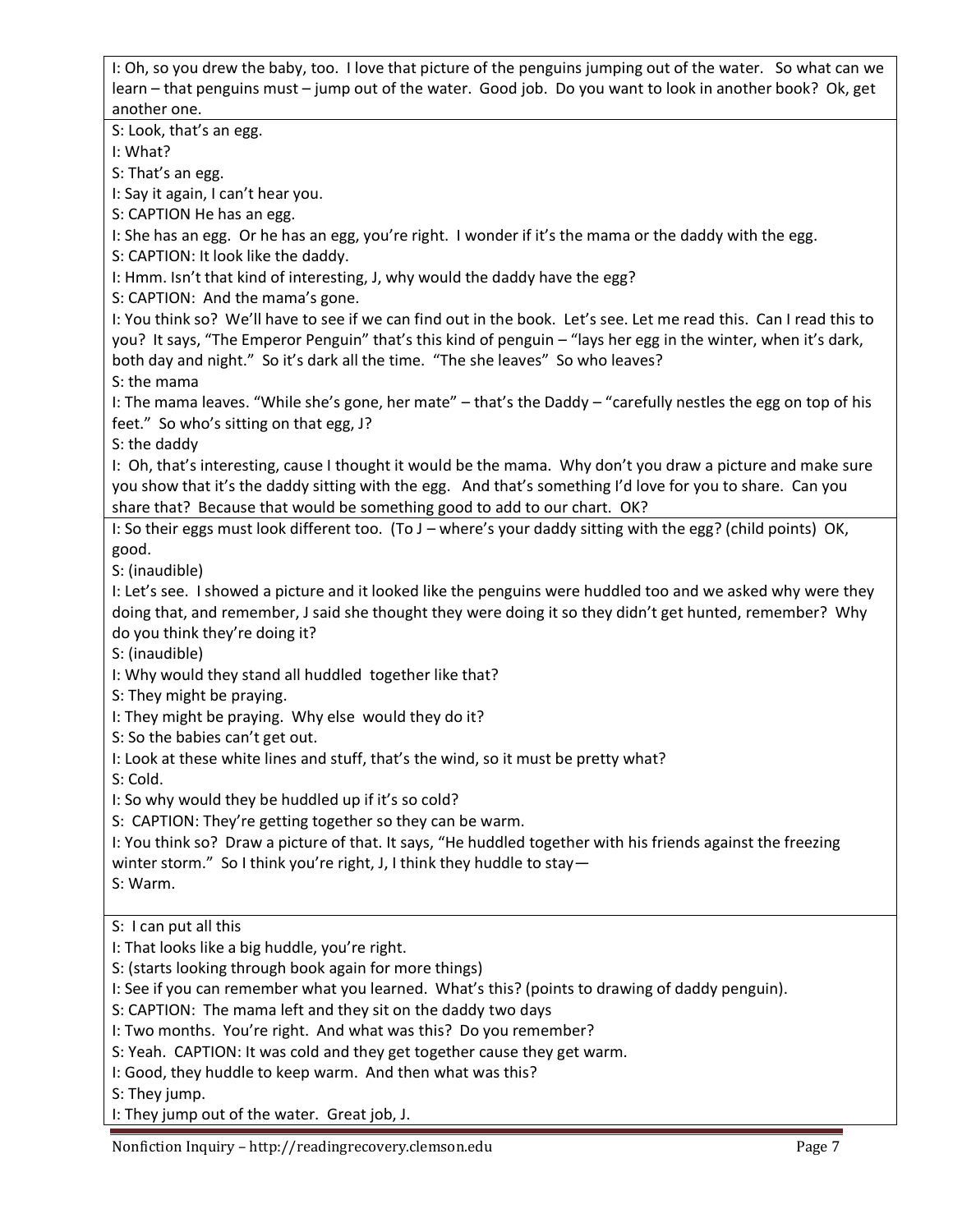#### **Independent Practice 3**

I: What have you learned, Hayden?

S: Some penguins can be brown.

I: Some penguins can be brown. That was one of our questions, "I wonder if all penguins are black and white," Are they?

S: No

I: No! Some can be –

S: Brown

I: And do you know, H found a blue penguin in his book. OK, what else did you learn?

S: The big ones swim under water.

I: Some of them swim under water? They can breathe under water. OK. Did you draw this, or N?

S: Me

I: What's that?

S: CAPTION: Something's trying to eat the penguin.

I: Something's trying to eat the penguin. Oh, my goodness. I love this. I love how you found an answer to one of our questions, "I wonder if all penguins are black and white." Nope, some of them are? S: Brown.

I: Very good. Thank you, H.

S: (inaudible)

I: Well, that looks like a penguin, but it's actually something – I don't know what that is. It says, "Like penguins, they're black and white in color." So that's not a penguin, but it looks like a penguin. OK? I'm glad you showed me that, because one of our questions was "Can penguins fly?" and you saw this bird and it looks like a penguin and it's flying. But Ms. DuBose is here and I can help with the words and it says, "like penguins they are black and white" so these are birds that look like penguins but they're not penguins. We still have to figure out if penguins can fly. Have you seen any pictures of penguins flying?

S: (shakes head yes and points to the same picture).

I: Where?

S: On this page.

I: But remember, that's not a penguin, that just looks like a penguin. So we still need to figure out if penguins can fly. Have you seen any pictures of flying penguins? All the pictures I've seen they're walking and sliding. I wonder if they can fly. We'll have to figure it out. 1:02:04

I: What did you learn, A?

S: I learned that they make their nests out of sand and rocks.

I: Oh, that's smart, A. They make nests out of sand and rocks. I didn't know that. Where did you find that? S: (inaudible)

I: Say that again.

S: CAPTION: The mama gets the food for her babies cause they can't hunt til they grow up.

I: Nice. I think one of our questions was how do they make their nests, so can you share that they make their nests out of sand and rocks? T, what did you learn?

S: (inaudible) CAPTION: and that's the shark trying to eat the penguins.

I: You all saw sharks in one of these books?

S: I saw a shark.

I: Are you sure it was a shark? What book was it in?

(Children look)

I: Well if you find it again, let me see it, OK?

I: Oh, you found it, good, I'm so glad you did. Let me tell you. These look like sharks, but do you know what they are really? They're seals. These are seals, and this is – actually,

S: a whale

I: it's actually a whale, you're right. So these are seals and what kind of animal is this? A whale. So the shark,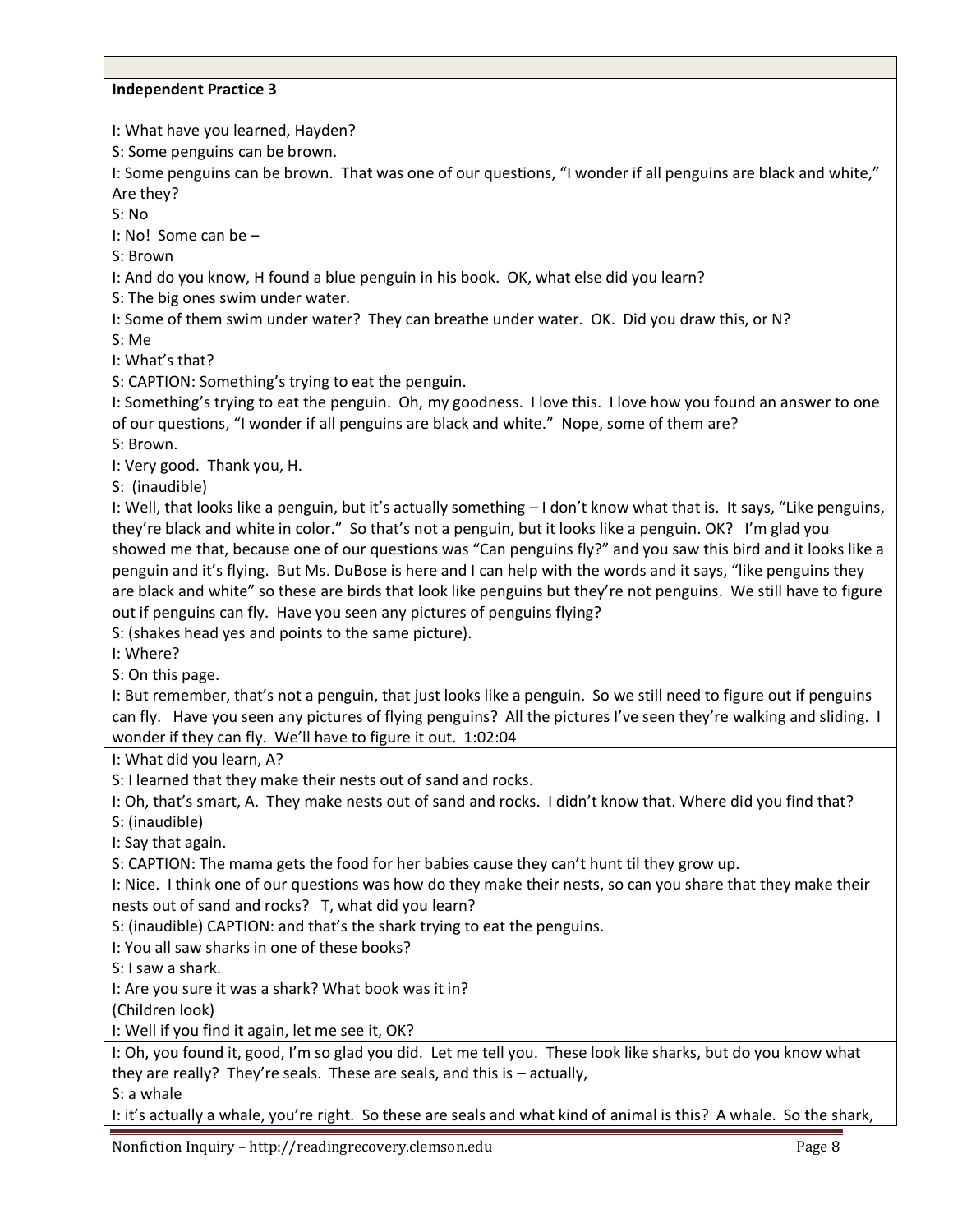J, it's a whale, good. It looked like a shark but actually a whale, so I'm glad you showed that to me.

#### **Share**

I: Guys, listen, I am so excited to hear what you learned. Go ahead and close your books, put your crayons in your cups, push in your chairs, and come to the carpet.

I: What I thought we could do before we go to our chart is share a little with our neighbor about something we learned. If you brought a book that's fine, if you didn't, we'll do that in a little while, because I want us to share right now. So turn and talk to your neighbor about what you learned about penguins. Go ahead, talk to your neighbor.

I: 1,2,3 Now, I walked around and was blown away by what you were learning about penguins. So smart, like really smart research was happening. I would love for some of you to share your learning with the class. And if it's answering one of our questions, or something we can add to our chart, we'll do that. J, you found out something really interesting. Do you want to share it with us? Come, you can sit right here.

I: Talk really loud

S: Some penguins jump out of water.

I: So J learned that some penguins jump out of the water.

S: Some penguins - Mama penguins, baby penguins (inaudible)

I: Good. Did you all hear that? The mama penguin leaves, then the Daddy penguin sits with the egg for how long?

S: two months

I: Two months. J saw that in a book. K, I think you saw that in a book too, didn't you? Thank you, J. So I thought what we could do – because I didn't know the daddy penguin sat on the penguin – on the eggs? Did you know that before this? Or did you just learn it?

S: I learned it

I: You just learned it! So can we add that to our new learning? The daddy penguin sits on the egg.

I: OK, go put that on our new learning. Now we've got to talk one at a time, because otherwise we aren't going to hear. Now A, you found the answer to one of our exact questions – how do they build – where do they live? What's the question, Ms. McDonald?

S: What's their home?

I: How do they make a home? That's it, T, thank you. A, how do they make their homes?

S: They make their homes from sand and rock.

I: They make their homes from sand and rock. So how do they make a home, A?

S: From sand and rock.

I: Let's add that, since it's new learning.

I: OK, A, come put this on our new learning. Another one of our questions, are penguins always white and black? H, can you answer that for us? (child comes up to front of room)

I: Are penguins always white and black? What did you learn?

S: Some penguins are blue.

I: Some are blue. What else are they?

S: Brown

I: Brown. Did anyone else see another color?

S: Red

I: Red! So are penguins always white and black?

S: No

I: No. Good, H. What else did you learn?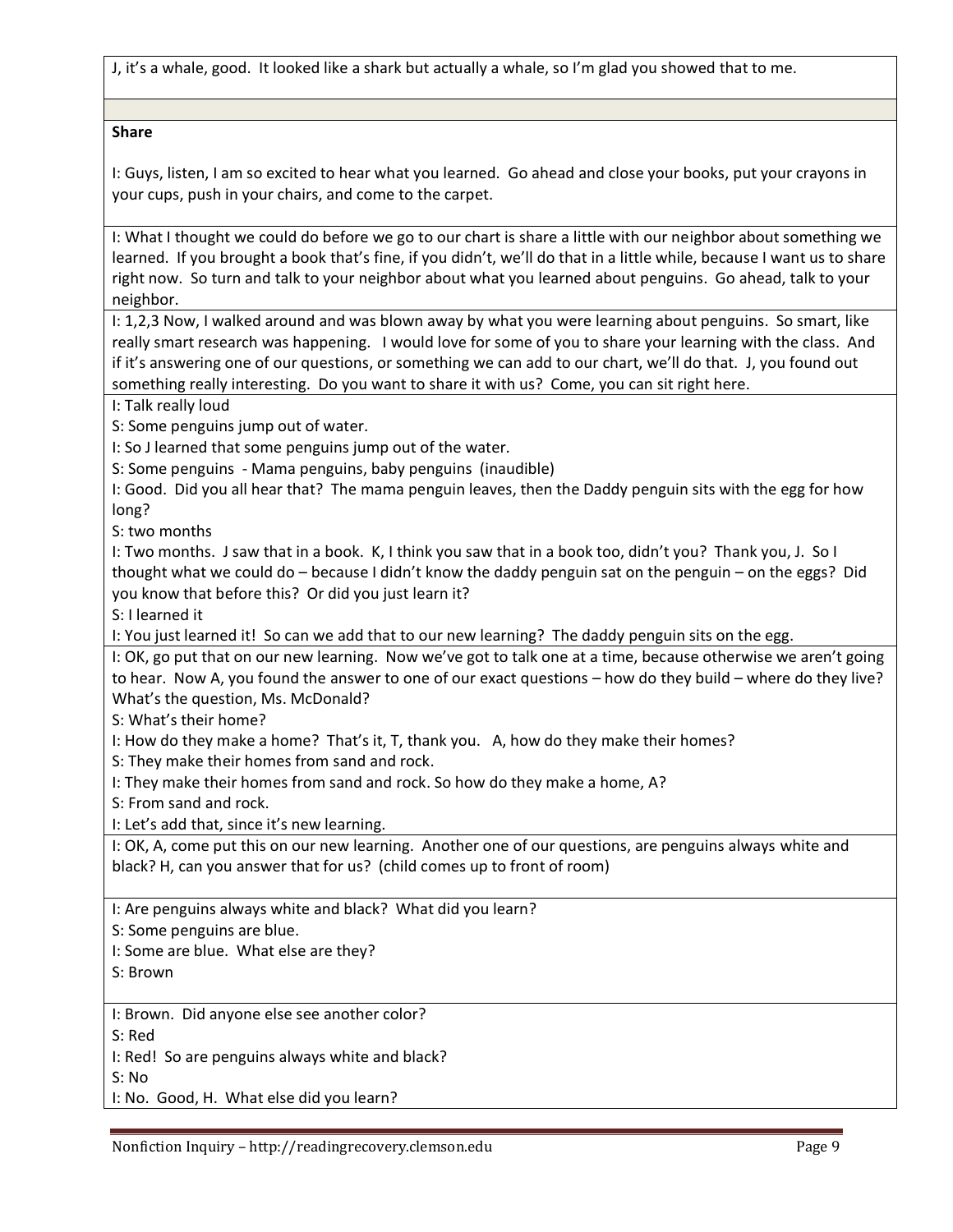S: CAPTION: Some penguins eat fish. I saw that in my book.

I: And A, you saw that too, didn't you, that penguins eat fish. All right, penguins are different colors, we found that answer.

I: And another one of our questions, "What do they eat?" A, what do they eat?

S: Fish

I: Very good. OK, cmon (Writes sticky note)

S: I knew that. I already knew that they eat fish.

I: You already knew it?

S: I always knew it.

I: You always knew it. Well, the good thing about – hang on, this is important. Well the good thing about research, there are things we think we know, and now we can say that we know for sure that they eat – S: fish.

## **CLOSURE**

I:Real quick, before we wrap this up – OK, turn and face this way

I: Somebody found an answer to this. We thought before that penguins live in water. I think it was – who drew a picture of all that water  $-J$  – what did you learn?

S: That all penguins can live in water.

I: So, we thought before that they could. So were we right, or wrong?

S: Right.

I: Right. So let's put it on the right side.

I: So, our question was could penguins live in water – or, we thought before, they can swim in water. Did we confirm that?

S: Yes

I: Did we see it in the books?

S: Yes

I: OK, B saw it. (moves sticky to confirm chart)

S: Me too!

I: OK, what about this one. We thought before that penguins live at the zoo. Do they live at the zoo?

S: Yes

I: Did anybody see a picture of a penguin in the zoo?

S: I saw

I: Are you sure?

S: I saw them

I: But right now we're going by the books. A said she saw it, so show it to me, and then we'll move it, OK? I: Penguins live in the snow. That was in our pictures, wasn't it? Have we learned anything about them holding their breath? No, we haven't gotten there yet. A, did you see anything about dibrating? Because we aren't quite sure what that is, so we're trying to find a picture of it. Oh, how about this, do penguins have babies? S: Yes!

I: Yes, we know that (moves the sticky note to confirm).

I: How about this. They walk slowly out of water. Could you tell that in your book? No, that might be something we need to see in a video. We might need to see a video to confirm that. 1:18:28 I: Can they jump, J – can they jump out of the water?

S: Yes

I: So were we right? They can eat grass? Have we learned that yet?

S: No

I: How about can they eat fish?

S: Yes

I: We confirmed it, they eat fish. They can swim in the ice cold water.

Nonfiction Inquiry – http://readingrecovery.clemson.edu Page 10